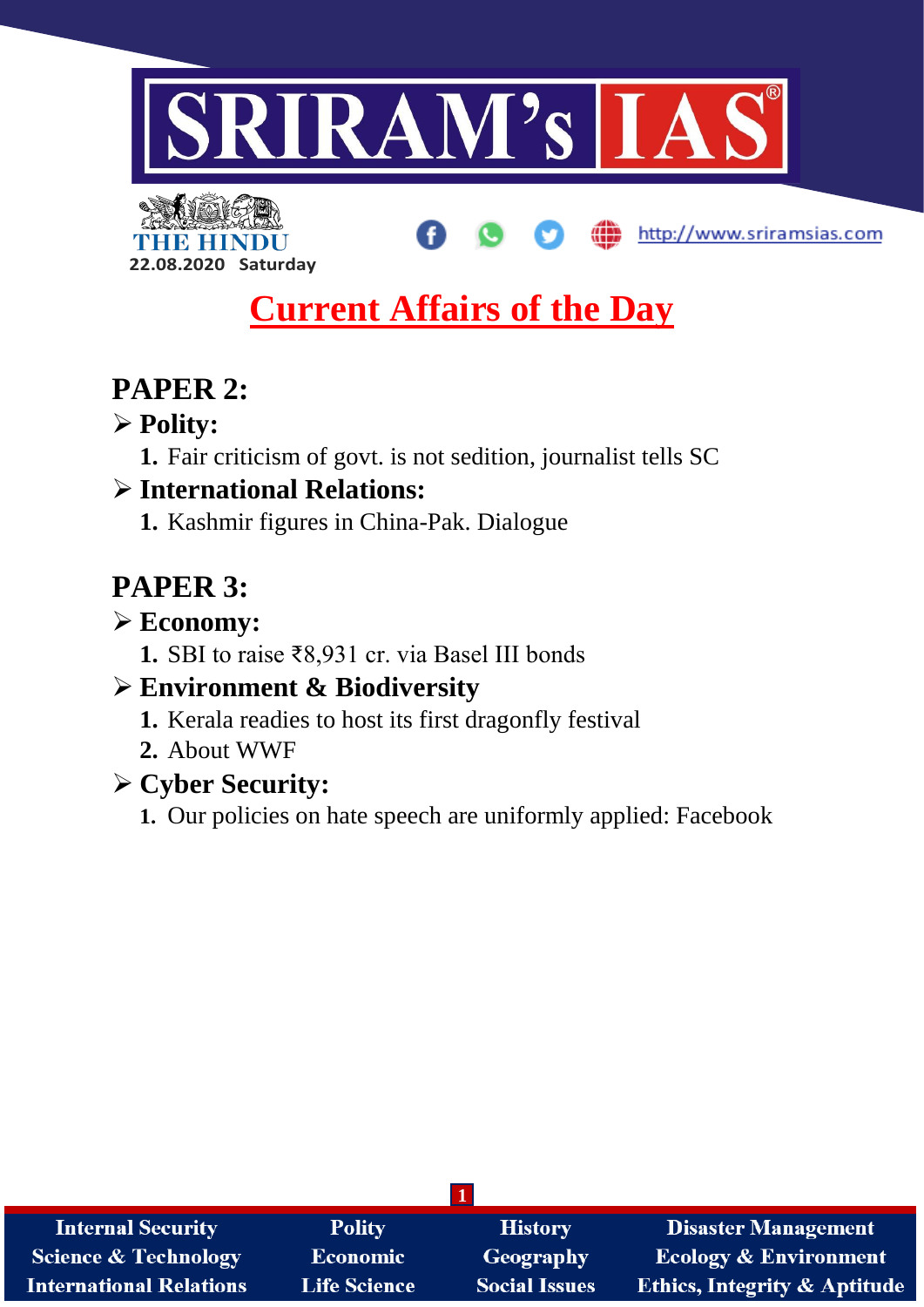

http://www.sriramsias.com

### THE HINDI **22.08.2020 Saturday**

#### **Kerala readies to host its first dragonfly festival**

- $\triangleright$  The WWF-India Kerala unit has joined hands with the Society for Odonate Studies (SOS) and Thumbipuranam for the first-ever State Dragonfly Festival in Kerala, named Thumbimahotsavam 2020. 'Pantalu' is the official mascot forthe festival.
- $\triangleright$  Several programmes are set to be rolled out in the coming months to reach out to various sections of society. A 'dragonfly backyard watch' has been announced to enhance the participation of people and improve their observation skills — it will be a citizen science project in view of COVID-19 restrictions.
- $\triangleright$  A social media campaign is also on to spread the message around.
- $\triangleright$  A field guide on the common dragonflies of Kerala, and a children's dragonfly colouring and activity book are also under development.

#### **Knowledge hub:**

- $\triangleright$  A digital odonate knowledge hub will also be set up under the SOS/Thumbipuranam Facebook page, which will host all available material in the form of scientific papers, posters, videos and stickers on dragonflies. Various competitions will also be organised.
- $\triangleright$  The festival is expected to culminate with the State dragonfly summit, which is likely to be held in January.
- $\triangleright$  The events are a part of a national dragonfly festival being organised by the WWF India, **Bombay Natural History Society** and the **Indian Dragonfly Society in association with the National Biodiversity Board, United Nations Environment Programme, United Nations Development Programme and the International Union for Conservation of Nature.**

#### **Value Added Information**

#### **About WWF:**

- $\triangleright$  It is an international non-governmental organization
- $\triangleright$  Founded in 1961
- $\triangleright$  Headquarter Gland (Switzerland).

| <b>Internal Security</b>        | <b>Polity</b>       | <b>History</b>       | <b>Disaster Management</b>              |
|---------------------------------|---------------------|----------------------|-----------------------------------------|
| <b>Science &amp; Technology</b> | <b>Economic</b>     | <b>Geography</b>     | <b>Ecology &amp; Environment</b>        |
| <b>International Relations</b>  | <b>Life Science</b> | <b>Social Issues</b> | <b>Ethics, Integrity &amp; Aptitude</b> |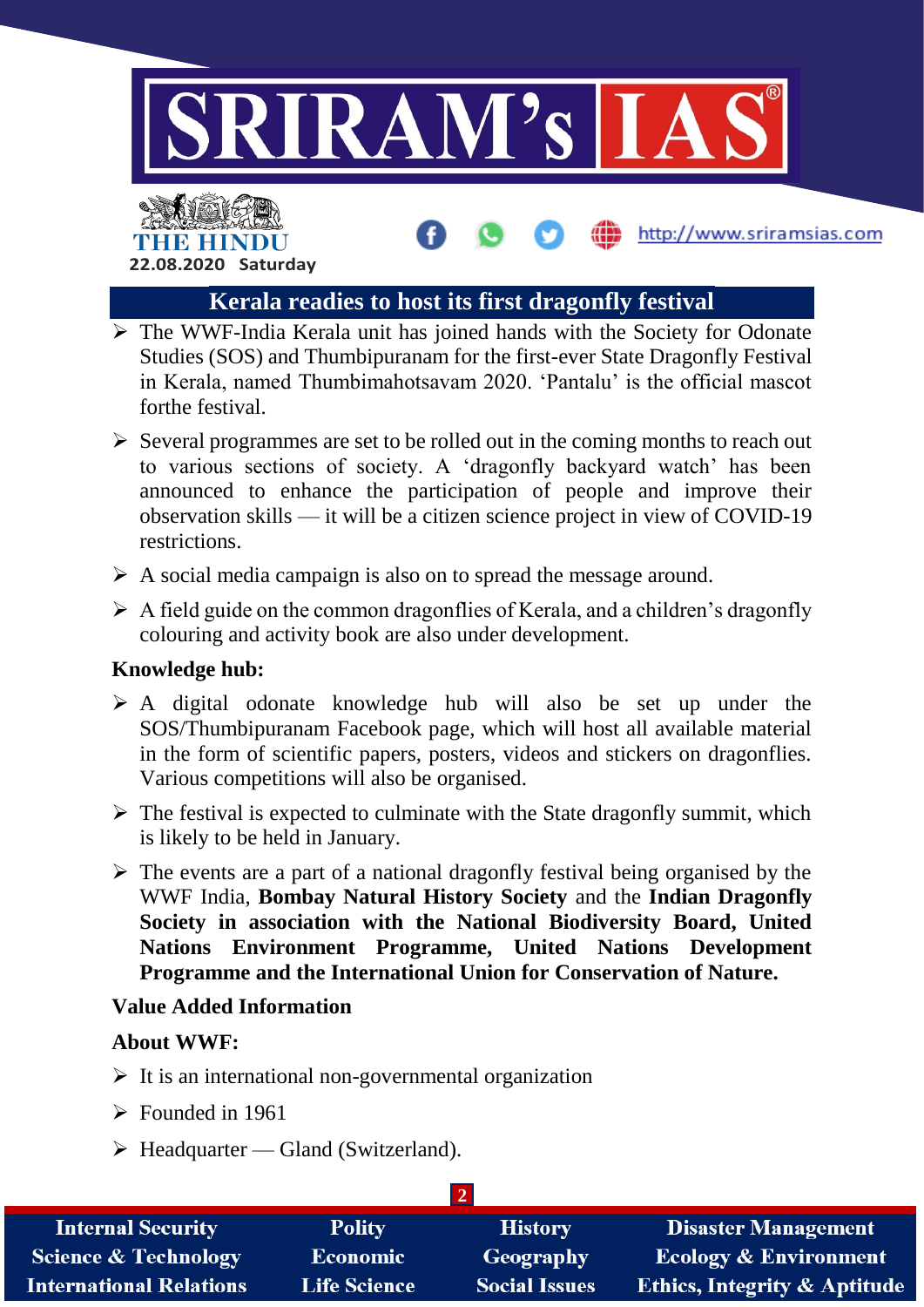



 **Aim:** wilderness preservation & the reduction of human impact on the environment

http://www.sriramsias.com

 $\triangleright$  It is the world's largest conservation organization

#### **Objectives:**

- $\triangleright$  Conserving the world's biological diversity
- $\triangleright$  Ensuring that the use of renewable natural resources is sustainable
- $\triangleright$  Promoting the reduction of pollution and wasteful consumption

#### **Reports & programmes:**

- **Living Planet Report** published every two years by WWF since 1998; it is based on a Living Planet Index and ecological footprint calculation
- **Earth hour**
- **Debt-for-nature swaps**–financial transactions in which a portion of a developing nation's foreign debt is forgiven in exchange for local investments in environmental conservation measures.
- **Marine Stewardship Council(MSC)** independent non-profit organization which sets a standard for sustainable fishing
- **Healthy GrownPotato** eco-brand that provides high-quality, sustainably grown, packaged, and shipped potatoes to consumers by leveraging integrated pest management(IPM) farming practices on large scale farms

### **Kashmir figures in China-Pak. Dialogue**

- $\triangleright$  China and Pakistan on Friday said they would firmly back each other on "core" national interests", as their Foreign Ministers discussed the Kashmir issue in their annual strategic dialogue.
- $\triangleright$  China said Pakistan was "its staunchest partner in the region" and it would "firmly support" the country "in safeguarding its territorial integrity, sovereignty and independence" and in "striving for a better external security environment," according to a "joint press release" from Pakistan's Foreign Ministry.

| <b>Internal Security</b>        | <b>Polity</b>       | <b>History</b>       | <b>Disaster Management</b>              |
|---------------------------------|---------------------|----------------------|-----------------------------------------|
| <b>Science &amp; Technology</b> | <b>Economic</b>     | Geography            | <b>Ecology &amp; Environment</b>        |
| <b>International Relations</b>  | <b>Life Science</b> | <b>Social Issues</b> | <b>Ethics, Integrity &amp; Aptitude</b> |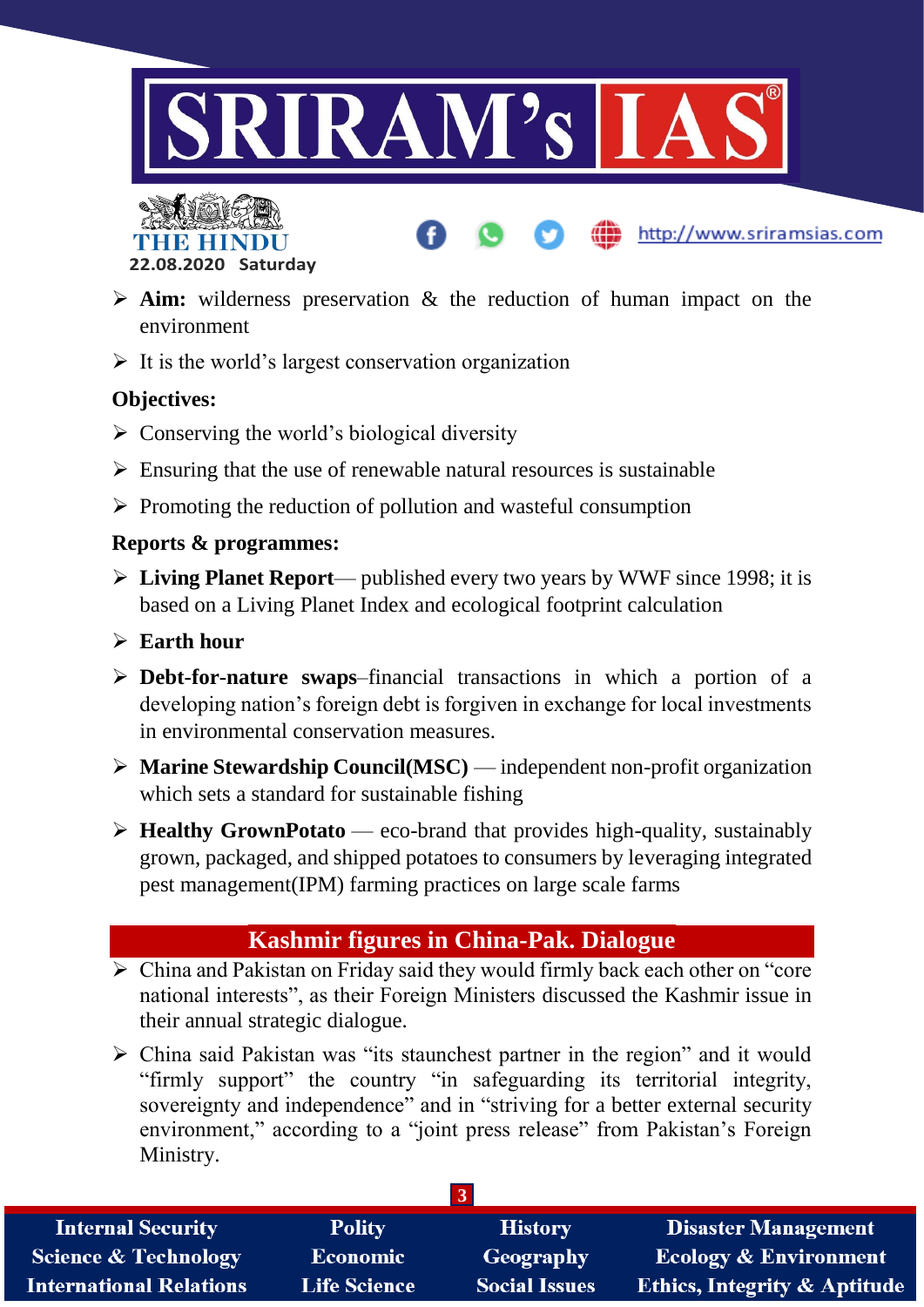

#### **Xi's message:**

THE HIN

**22.08.2020 Saturday**

- $\triangleright$  On Friday, China also released what it called "an oral message" from President Xi Jinping to his Pakistani counterpart, as well as a statement made by Mr. Wang, the Foreign Minister, at the talks. Both those statements did not mention the Kashmir issue.
- $\triangleright$  Mr. Xi, in a message sent to mark the second meeting of a consultation mechanism among the political parties of both countries under the **China Pakistan Economic Corridor (CPEC)** plan, described the two countries as "brothers and partners" and the CPEC as a landmark project of the **Belt and Road Initiative (BRI).**

#### **Our policies on hate speech are uniformly applied: Facebook**

- $\triangleright$  Following allegation of bias in implementing the company's own guidelines on hate speech in India, Facebook India Vice-President and Managing Director Ajit Mohan on Friday said the social network platform is "nonpartisan" and denounces hate and bigotry in any form.
- $\triangleright$  The statement comes almost a week after a report published by the Wall Street Journal alleged that the company violated its own rules for hate-speech in favour of some individuals, including those associated with the ruling BJP, after opposition from Ankhi Das, the head of public policy at Facebook India.
- $\triangleright$  The report stated that Ms. Das had reasoned that punishing violations by politicians from the ruling party "would damage the company's business prospects in the country".

#### **Fair criticism of govt. is not sedition, journalist tells SC**

- $\triangleright$  Veteran journalist Vinod Dua on Friday argued in the Supreme Court that criticism of the government does not amount to sedition.
- $\triangleright$  Mr. Dua has moved the court to quash an FIR accusing him of sedition registered in the Kumarsain police station located on the outskirts of Shimla in May. The basis of the case is his YouTube show telecast on March 30. The FIR accused him of blaming the government for its COVID-19 preparedness and making personal allegations against Prime Minister Narendra Modi.

| <b>Internal Security</b>       | <b>Polity</b>       | <b>History</b>       | <b>Disaster Management</b>              |
|--------------------------------|---------------------|----------------------|-----------------------------------------|
| Science & Technology           | <b>Economic</b>     | <b>Geography</b>     | <b>Ecology &amp; Environment</b>        |
| <b>International Relations</b> | <b>Life Science</b> | <b>Social Issues</b> | <b>Ethics, Integrity &amp; Aptitude</b> |